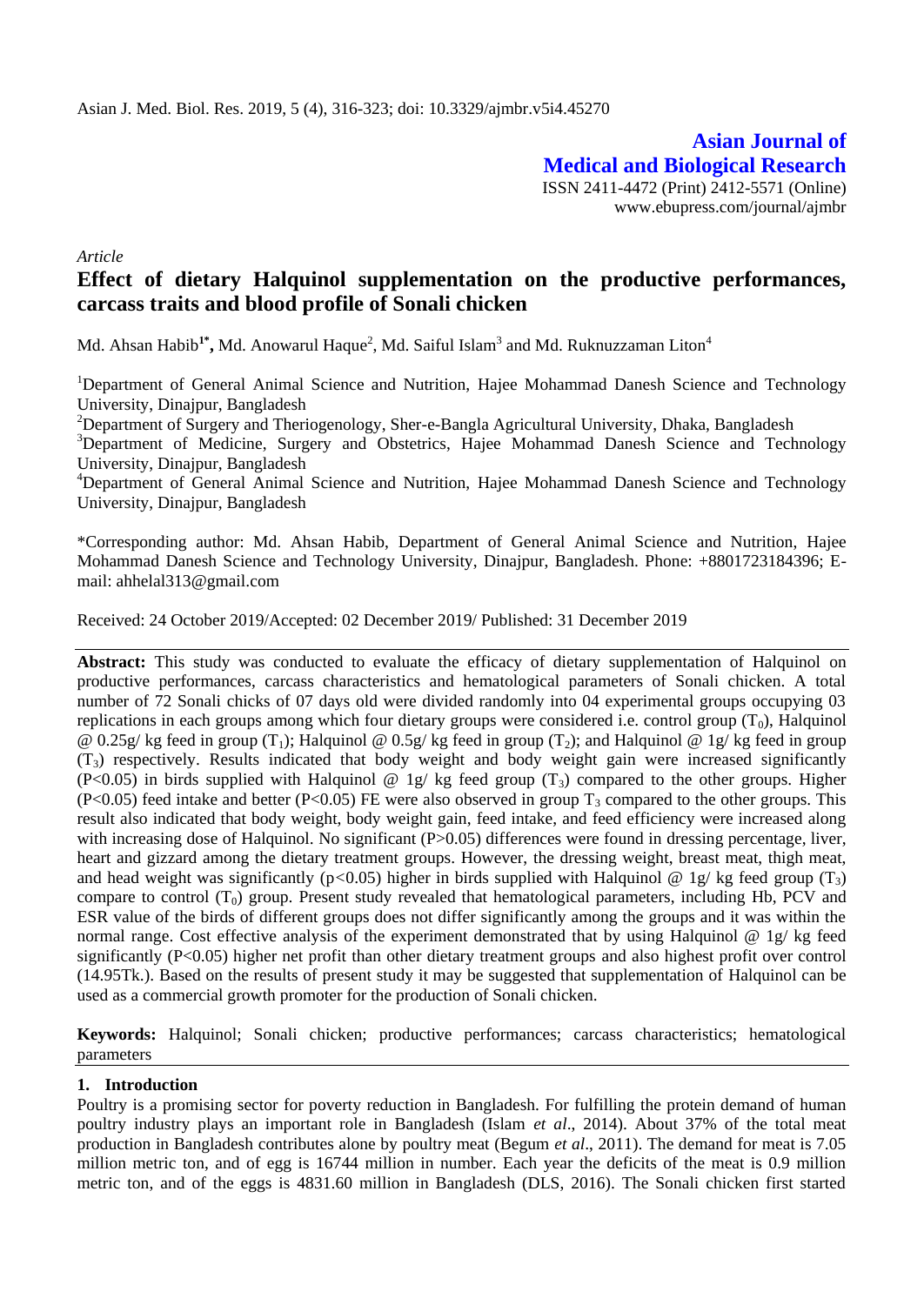rearing in 1996–2000 in Northern part of Bangladesh through SLDP (Smallholder Livestock Development Project) and PLDP (Participatory Livestock Development Project) is a cross-breed of Rhode Island Red (RIR) cocks and Fayoumi hens having similar phenotypic appearance of deshi chickens of Bangladesh (Uddin *et al*., 2015). In 2010 about 150.9 million Sonali DOCs were produced, representing about 35 percent of the country's total commercial broiler and layer production, it indicates the Sonali population is increasing gradually to meet the consumer demand (Huque, 2011). More or less about 65-70 percent of total cost is the feed cost of Sonali chicken production. For this, it is required to develop various effective feed at a reasonable price (Bunyan *et al.,* 1977). To maintain the good health condition and feed efficiency of birds farmers often extensively uses antibiotics on feed that causes a great threat to the human being. Various research implemented to find the alternatives of antibiotics likes organic acids, prebiotics, probiotics, and plant extracts that provides similar results in the prevention and control of infectious diseases which finally promotes the growth enhancing action and improved feed efficiency (Wolfenden *et al.,* 2007). Halquinol is very powerful non-antibiotic antibacterial, antifungal and antiprotozoal feed additive or as a growth promoter in swine and poultry industry. Malabsorbtion syndrome is overcomed by using Halquinol as it has wide spectrum of activity and slows down peristalsis in the gut (Nischal *et al*., 2012). Halquinol is used mainly as an effective gut acting compound though gastrointestinal tract cannot absorb the halquinol. It is a triple acting antidiarrhoeal product effective against bacteria, fungi and protozoa. It offers minimum or no resistance in bacteria even on long-term use. By incorporating halquinol with feed at different levels is being used to overcome several challenges in modern poultry and swine farming, like microbial infections, and for growth promotional aspects, because of its broad-spectrum antimicrobial having antibacterial, antifungal and antiprotozoal activities (Wojtowicz, 1984). So, Halquinol is a potential agent which may be successfully used as a non-harmful non-antibiotic growth promoter for the improvement of productive performances of Sonali chicken. Therefore, present study was designed to know the effect of dietary supplementation of halquinol on productive performances, carcass characteristics, hematological parameters & to evaluate the economic efficiency of using halquinol on Sonali chicken production.

## **2. Materials and Methods**

A total of 72, 07 days old Sonali chicks were purchased from the Sale Centre of Polly hatchery limited, Joypurhat, Trade point Saidpur were equally and randomly divided and distributed into four dietary groups  $(T_0, T_0)$  $T_1$ ,  $T_2$  and  $T_3$ ) having three replications in each groups and each replication contains 6 birds. Group  $T_0$  was considered as control and fed with only commercial ration and adlibitum fresh drinking water. Group  $T_1$  was treated with supplementation of Halquinol at the rate of 0.25g/ kg feed and adlibitum fresh drinking water. Group  $T_2$  was treated with supplementation of Halquinol at the rate of 0.5g/ kg feed and adlibitum fresh drinking water. Group  $T_3$  was treated with supplementation of Halquinol at the rate of 1g/ kg feed and adlibitum fresh drinking water. At 07 days of ages, initial live weight of each bird was recorded just prior to separation. After weighing experimental birds were kept into separate bamboo made cage floor .Then their performance including live weight, feed intake and mortality were recorded weekly till the end of the experiment. After completing the experiment blood was collected and conducted the hematological tests (Hb, ESR and PCV). To determine the carcass characteristics a total of 12 birds were slaughtered and their carcass and organs were weighed. The experimental diet was provided into two phages (Sonali-mash starter and Sonali-mash grower), mash starter was provided 0 to 30 days and mash grower was days 31 to end day of experiment. The nutrient requirements (ME, CP, CF, EE, Ca, P, Lysine and Methionine) were satisfied as per requirement as recommended for Sonali chicken diet and also same for all treatment groups. Fresh and dried rice husk was used as litter at a depth 2-3 inch. After 5 weeks old litter was totally removed and new litter was provide as same depth. The litter was stirred one time per day from four weeks to upto end day of experimental period. One round tube feeder and one round drinker were provided in each pen. The feeder and drinker were fixed in such a way that the Sonali chicken were able to eat and drink conveniently. Feeders were cleaned everyday while waterers were cleaned every day at morning and afternoon. Experimental birds were vaccinated against Newcastle Disease (*Ranikhet*), Infectious Bronchitis and Infectious Bursal Disease (Gumboro) as per recommendation of the manufacturer. Strict bio-security was maintained to prevent the disease outbreak in the farm. Experimental birds were weighed weekly by using digital balance and their growth rate was measured. Blood was collected from the wing vein of the experimental birds and kept in sterile test tubes containing anticoagulant (EDTA). Then the hematological tests were performed. The birds were fasted for 8 hours prior to slaughter, but water was provided adlibitum. Two birds were randomly selected in each replication for slaughtering. After that removal of shank, head and skin. Finally evisceration was done manually to separate liver, spleen, heart, gizzard, and meat yield. Different organs weight such as head, heart, liver, gizzard, thigh meat and breast meat were taken by the electric balance at the end of the experiment. All data were analyzed by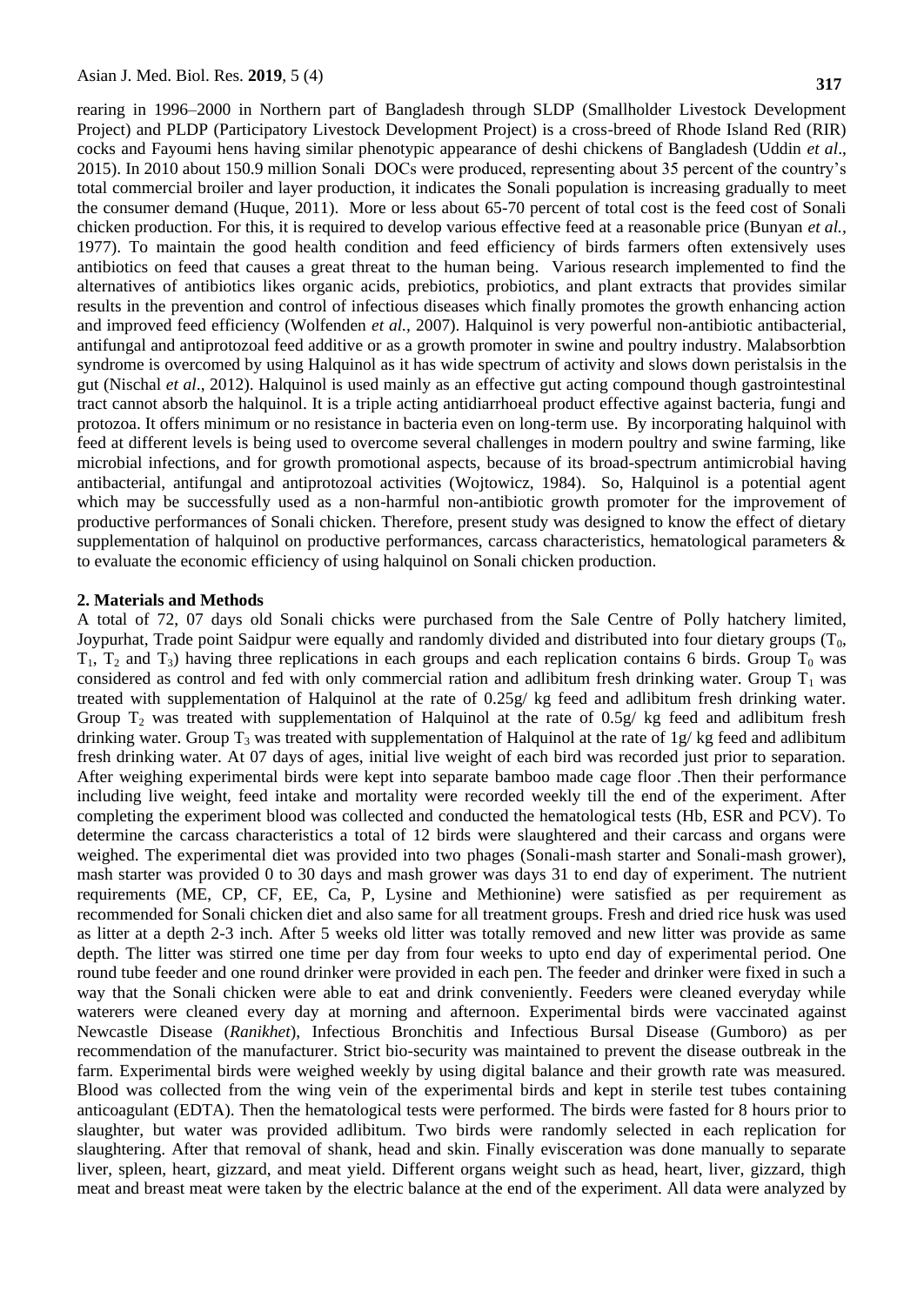SPSS version-20 software by using one way ANOVA accordance with the principles of Complete Randomized Design (CRD). All values were expressed as Mean± SEM and significance was determined when (P<0.05). Mean was compared among the treatment groups by using Duncan test.

### **3. Results**

### **3.1. Body weight and body weight gain**

Effect of Halquinol on body weight and body weight gain of Sonali chicken is shown in Tables 1 and 2. At the end of the experiment the birds supplied with Halquinol in group  $T_3$  (793.3  $\pm$ 3.47 g/bird) significantly highest (p<0.05) body weight was observed compare to supplied with Halquinol in group  $T_2$  (743.4±3.00 g/bird),  $T_1$ (718.3  $\pm$ 0.95 g/bird) and control group T<sub>0</sub> (674.4  $\pm$  4.82 g/bird) respectively whereas initial body weight was similar in all groups. The live weight of birds in  $2^{nd}$ ,  $3^{rd}$ ,  $4^{th}$  and  $5^{th}$  weeks did not significantly (P<0.05) vary among the treatment groups. But the live weight of  $6<sup>th</sup>$ ,  $7<sup>th</sup>$ ,  $8<sup>th</sup>$  and  $9<sup>th</sup>$  weeks there were a significant (p<0.05) differences among the treatment groups. Significant difference (p<0.05) in body weight gain was observed among the groups but in case of  $2^{nd}$ ,  $3^{rd}$ ,  $4^{th}$  and  $5^{th}$  weeks no significant differences (P>0.05) were observed among the birds of different experimental groups. The significantly highest body weight gain was found in group T<sub>3</sub> (716.0±3.64 g/bird) than other groups T<sub>2</sub> (665.9±2.71 g/bird), T<sub>1</sub> (640.9 ±0.92 g/bird) as well as lowest in control group  $T_0$  (597.1±4.65 g/bird).

## **3.2. Feed intake**

Table 3 demonstrates the result of feed intake at different ages of Sonali chicken with different treatment groups. The feed intake of Sonali chicken in different dietary treatment during  $2^{nd}$ ,  $3^{rd}$ ,  $4^{th}$ ,  $6^{th}$  and  $7^{th}$  weeks of age of experimental periods was almost statistically similar and the differences were insignificant ( $p$  $>$ 0.05). But the  $5<sup>th</sup>$ ,  $8<sup>th</sup>$ , and  $9<sup>th</sup>$  of ages the feed intake of Sonali chicken in different dietary treatment during experimental periods were significantly ( $p<0.05$ ) varied. At  $5<sup>th</sup>$  weeks of age significantly ( $p<0.05$ ) highest feed intake was found in birds supplied with Halquinol in group  $T_3$  (208.9 $\pm$ 1.01g/bird), and lowest feed intake was found in birds supplied with Halquinol in group  $T_2$  (206.0 ±0.40g/bird). Significantly (p<0.05) highest feed intake was found in birds at 8<sup>th</sup> weeks of age supplied with Halquinol in group  $T_3$  (289.3  $\pm$ 3.70 g/bird), and lowest feed intake was found in control group  $T_0$  (273.9 ±3.89 g/bird). At 9<sup>th</sup> week of age significantly (p<0.05) highest feed intake was found in birds supplied with Halquinol in group  $T_3$  (316.4 ±2.11g/bird), and lowest feed intake was found in control group  $T_0$  (297.2 $\pm$ 7.35g/bird). The cumulative feed intake was found highest in birds supplied with Halquinol in group  $T_3$  (1697.9±4.31g/bird) compared to other groups  $T_2$  (1692.2 ±3.78 g/bird),  $T_1$ (1683.7±6.04 g/bird) and lowest feed intake was found in control group  $T_0$  (1657.4±9.02 g/bird) for the whole experiment period.

### **3.3. Feed efficiency (FE)**

The feed efficiency (feed intake in g/ weight gain in g) of Sonali chicken having different dietary treatments shown in Table 4. The feed efficiency of Sonali chicken in different dietary treatment during  $2^{nd}$ ,  $3^{rd}$ ,  $4^{th}$  and  $5^{th}$ weeks of experimental periods was almost statistically similar and the differences were insignificant (p>0.05). But the  $6<sup>th</sup>$ ,  $7<sup>th</sup>$ ,  $8<sup>th</sup>$  and  $9<sup>th</sup>$  weeks of ages the feed efficiency of Sonali chicken in different dietary treatment during experimental periods were significantly ( $p<0.05$ ) varied. During  $6<sup>th</sup>$ ,  $7<sup>th</sup>$ , and  $8<sup>th</sup>$  weeks of experiment, the feed efficiency was significantly higher ( $p<0.05$ ) in control group T<sub>0</sub> than other groups. At 9<sup>th</sup> weeks of age birds supplied with Halquinol in group  $T_1$  had significantly highest (p<0.05) feed efficiency than all other groups. The cumulative feed efficiency of different treatment groups was statistically significant (P<0.05). The birds supplied with Halquinol in group  $T_3$  (2.37  $\pm$ 0.01) converted feed to meat most efficiently followed by birds supplied with Halquinol in group  $T_2$  (2.54 ±0.01), birds supplied with Halquinol in group  $T_1$  (2.63±0.01) and control group  $T_0$  (2.77  $\pm$ 0.01).

### **3.4. Edible meat yield characteristics**

Meat yield Characteristics of Sonali chicken supplemented with Halquinol is represented below in Table 5. Dressing percentage, liver, heart and gizzard weight did not significantly differed (p>0.05 among the experimental birds. However dressing weight, thigh weight, breast weight, head and shank weight were significantly higher in the Sonali chicken supplemented with Halquinol compare to the control group except the shank weight were similar incase of  $T_0$  and  $T_1$  groups. The significantly highest dressing weight was found in group  $T_3$  (407.33±10.35 g) and lowest in control  $T_0$  (353.33±3.71 g) group. It was seen that relatively the highest dressing percentage was observed in birds supplied with Halquinol in group  $T_3$  (51.67 $\pm$ 0.97%) than other treatment groups like  $T_2$  (50.39±0.50%),  $T_1$  (50.27±0.09%), and in group  $T_0$  (50.03±0.03%) respectively. Liver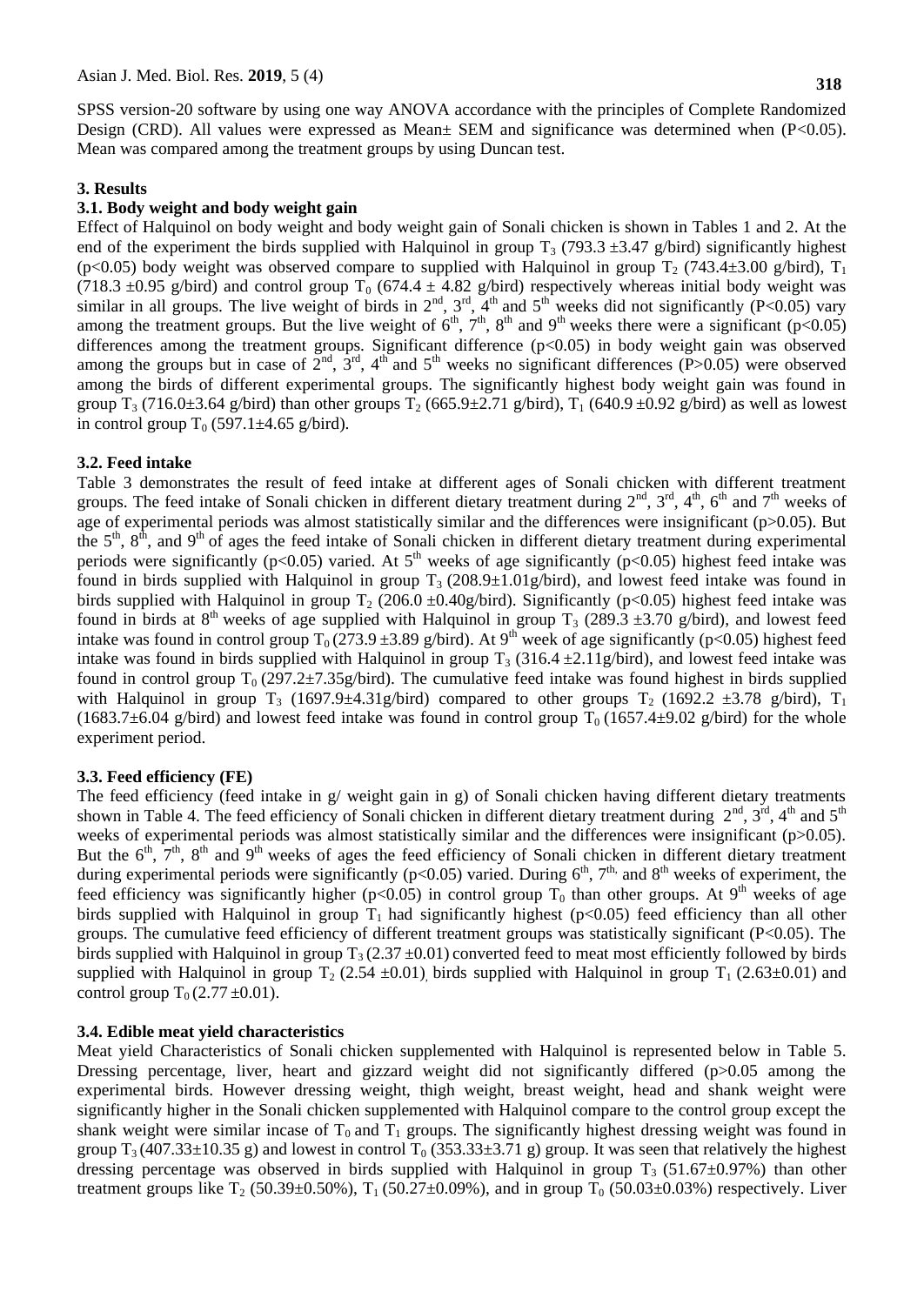weight maximum in  $T_1$  treatment group and minimum in  $T_0$  treatment group. Heart weight was similar among the dietary treatment groups while gizzard weight was maximum found in  $T_3$  (26.67 $\pm$ 1.76 g) treatment group and minimum in  $T_0$  (22.67±0.67 g) treatment group. Breast meat weights obtained were significantly higher in the Sonali chicken supplemented with Halquinol compare to the control group. Relatively the highest breast meat weight was observed in birds supplied with Halquinol in group  $T_3$  (116.00±2.31 g) than other treatments groups like in  $T_2$  (105.33±1.76 g),  $T_1$  (103.33±0.67 g) and  $T_0$  (100.67±0.67 g) respectively. Thigh meat weight was significantly higher in the Sonali chicken supplemented with Halquinol compare to the control group and best result was found in the birds supplied with Halquinol 1g/kg feed. The head weight were significantly higher in the Sonali chicken supplemented with Halquinol compare to the control group and highest result found in the  $T_3$  treatment group and lowest result found in the control group  $T_0$ . It was also found that the shank weight of Sonali chicken on day 63 were significant, the relatively the heavier shank weight was observed in group  $T_3$  and lowest shank weight was observed in control group  $T_0$  and  $T_1$  groups.

# **3.5. Hematological parameters**

Table 6 represents the effect of Halquinol on blood parameters of experimental Sonali chicken. It was found that Packed Cell Volume (PCV) was not significantly differed (P>0.05) among the different groups of Sonali chicken (26.00, 26.67, 27.67 and 27.00 % in  $T_0$ ,  $T_1$ ,  $T_2$  and  $T_3$  group, respectively). Hemoglobin (Hb) was 8.14, 8.16, 8.16 and 8.18 g/dl in  $T_0$ ,  $T_1$ ,  $T_2$  and  $T_3$  group, respectively which was not significantly (P>0.05) differed among the groups. Erythrocyte sedimentation rate (ESR) was not significantly differed (P>0.05) among the treatment and control groups and it was 8.07, 8.07, 8.07, and 8.07 mm in  $T_0$ ,  $T_1$  and  $T_2$  group, respectively.

# **3.6. Cost effectiveness of production**

Cost effective analysis for Sonali chicken production fed on Halquinol showed in Table 7. At the end of the experiment total production cost per birds was Tk. 93.31, 94.54, 95.06 and 95.76 for control group (T<sub>0</sub>), T<sub>1</sub>, T<sub>2</sub> and T<sub>3</sub> group, respectively. Compare to the control group total profit per birds of Sonali chicken were higher in group  $T_3$  (Tk. 3.84 vs. Tk. 18.79) followed by the group  $T_2$  (Tk. 12.24), and  $T_1$  (Tk. 9.86) group.

| Body weight (g/bird/wks)         |                               | Level of                      |                               |                               |              |
|----------------------------------|-------------------------------|-------------------------------|-------------------------------|-------------------------------|--------------|
|                                  | $T_0$                         |                               | $\mathbf{T}_2$                | $T_3$                         | significance |
| Initial Live Weight at $1st$ wk. | $77.3 \pm 0.17$               | $77.4 \pm 0.42$               | $77.5 \pm 0.29$               | $77.3 \pm 0.17$               | <b>NS</b>    |
| $2nd$ wks                        | $133.3 \pm 0.17$              | $134.0 \pm 0.58$              | $134.4 \pm 0.97$              | $134.3 \pm 0.67$              | <b>NS</b>    |
| $3rd$ wks                        | 200.9 $\pm 0.49$              | $201.4 \pm 0.61$              | $201.8 \pm 0.72$              | $202.0 \pm 1.15$              | <b>NS</b>    |
| $4^{th}$ wks                     | $284.3 \pm 0.88$              | $283.9 \pm 0.94$              | $286.5 \pm 0.29$              | $286.5 \pm 1.77$              | <b>NS</b>    |
| $5^{th}$ wks                     | $387.0 \pm 2.64$              | $390.1 \pm 2.57$              | $392.2 \pm 3.97$              | $398.3 \pm 4.18$              | <b>NS</b>    |
| $6^{th}$ wks                     | 453.2 $\pm$ 2.14 <sup>a</sup> | $466.8 \pm 0.96^{\circ}$      | 485.6 $\pm$ 1.85 $\degree$    | 498.9 $\pm$ 1.04 <sup>d</sup> | $\ast$       |
| $7th$ wks                        | 525.3 $\pm$ 4.09 <sup>a</sup> | $550.5 \pm 1.47^{\mathrm{b}}$ | $565.6 \pm 1.20^{\circ}$      | 590.9 $\pm$ 3.93 <sup>d</sup> | $\ast$       |
| $8^{th}$ wks                     | 598.8 $\pm$ 1.13 <sup>a</sup> | $640.8 \pm 4.14^{\mathrm{b}}$ | $652.4 \pm 1.89$ <sup>c</sup> | 699.9 $\pm$ 1.93 <sup>d</sup> | $\ast$       |
| $9^{th}$ wks                     | $674.4 \pm 4.82$ <sup>a</sup> | $718.3 \pm 0.95^{\mathrm{b}}$ | 743.4 $\pm$ 3.00 $^{\circ}$   | $793.3 \pm 3.47$ <sup>d</sup> | $\ast$       |

**Table 1. Effect of dietary supplementation of Halquinol (Gutcare***®* **) on live weight of Sonali chicken.**

Legends:  $T_0$ = Control,  $T_1$ = [Halquinol@0.25g/kg](mailto:Halquinol@0.25g/kg) feed,  $T_2$ = [Halquinol@0.5g/kg](mailto:Halquinol@0.5g/kg) feed,  $T_3$ = [Halquinol@1g/kg](mailto:Halquinol@0.5g/kg) feed. The mean values with different superscript (a to d) within the same row differs significantly, at least ( $p<0.05$ ). All values indicate mean ± Standard error of mean

NS=Non significant, \* statistically significant (P<0.05).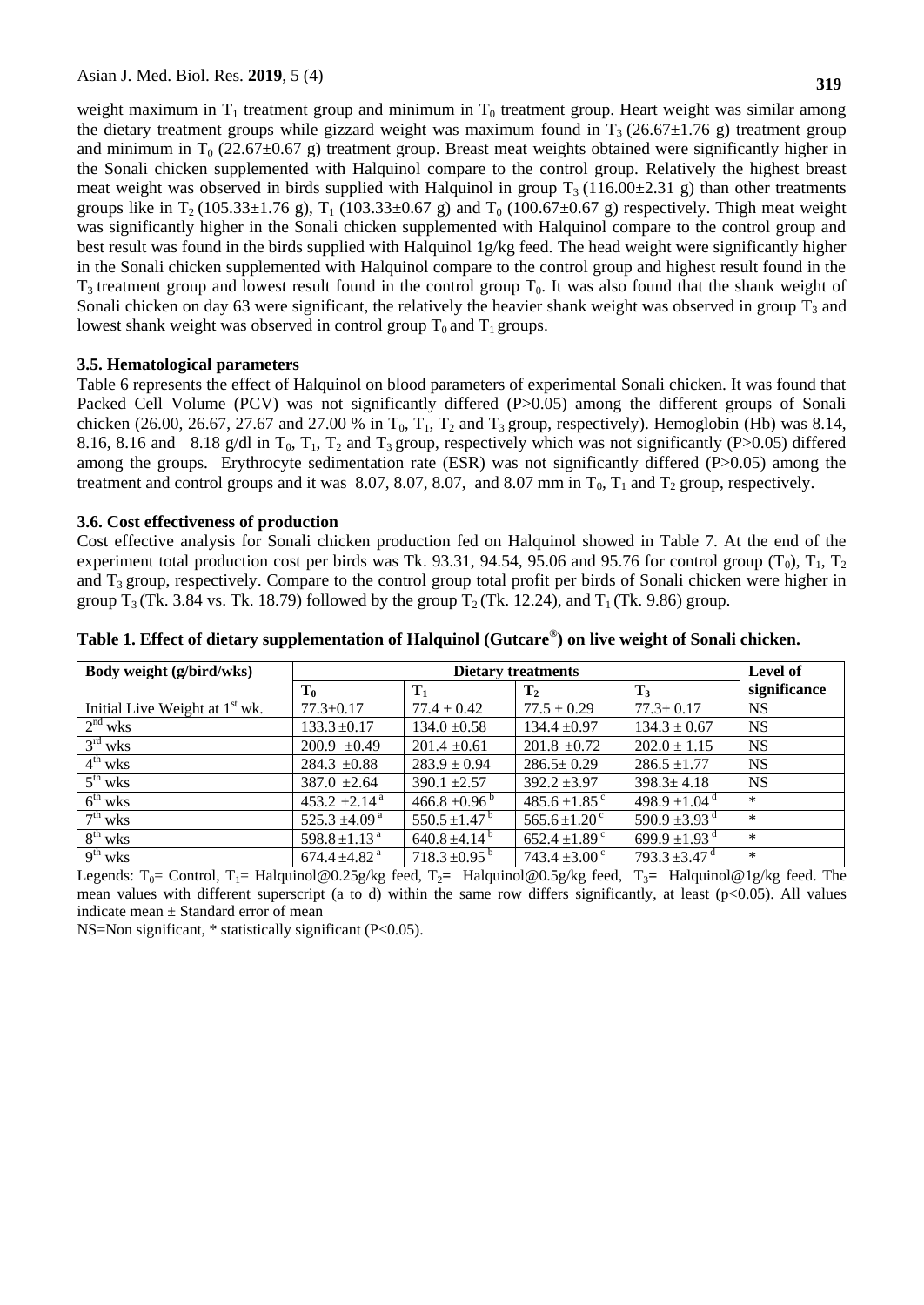| Body weight gain |                              | Level of                      |                               |                               |              |
|------------------|------------------------------|-------------------------------|-------------------------------|-------------------------------|--------------|
| (g/bird/wks)     | $T_0$                        | $\mathbf{T}_1$                | $\mathbf{T}_2$                | $\mathbf{T}_3$                | significance |
| $2nd$ wks        | $56.0 \pm 0.30$              | $56.6 \pm 0.61$               | $56.9 \pm 0.84$               | $57.0 \pm 0.52$               | <b>NS</b>    |
| $3rd$ wks        | $67.7 \pm 0.49$              | $67.4 \pm 0.42$               | $67.4 \pm 1.54$               | $67.7 \pm 0.67$               | <b>NS</b>    |
| $4th$ wks        | $83.4 \pm 0.52$              | $82.5 \pm 0.78$               | $84.7 \pm 1.00$               | $84.5 \pm 0.87$               | <b>NS</b>    |
| $5th$ wks        | $102.7 \pm 1.76$             | $106.2 \pm 2.65$              | $105.7 \pm 4.00$              | $111.8 \pm 2.40$              | <b>NS</b>    |
| $6th$ wks        | $66.2 \pm 0.61$ <sup>a</sup> | $76.7 \pm 2.34^{\mathrm{b}}$  | $93.4 \pm 2.12$ <sup>c</sup>  | $100.6 \pm 3.52$ <sup>c</sup> | $\ast$       |
| $7th$ wks        | $72.1 \pm 5.79$ <sup>a</sup> | $83.8 \pm 0.62$ <sup>bc</sup> | $80.0 \pm 1.15$ <sup>ab</sup> | $91.8 \pm 3.38$ <sup>c</sup>  | $\ast$       |
| $8th$ wks        | $73.5 \pm 5.15$ <sup>a</sup> | $90.3 \pm 2.76^{\mathrm{b}}$  | $86.8 \pm 1.01^{\text{b}}$    | $109.0 \pm 2.15$ <sup>c</sup> | $\ast$       |
| $9^{th}$ wks     | $75.6 \pm 4.13$ <sup>a</sup> | $77.5 \pm 3.69$ <sup>a</sup>  | $91.0 \pm 1.20^{\mathrm{b}}$  | 93.4 $\pm$ 3.48 <sup>b</sup>  | $\ast$       |
| Total            | 597.1 $\pm$ 4.65 $^{\rm a}$  | $640.9 \pm 0.92$ <sup>b</sup> | $665.9 \pm 2.71$ °            | $716.0\pm3.64$ <sup>d</sup>   | $\ast$       |

**Table 2. Effect of dietary supplementation of Halquinol (Gutcare***®* **) on live weight gain of Sonali chicken.**

Legends: T<sub>0</sub>= Control, T<sub>1</sub>= [Halquinol@0.25g/kg](mailto:Halquinol@0.25g/kg) feed, T<sub>2</sub>= [Halquinol@0.5g/kg](mailto:Halquinol@0.5g/kg) feed, T<sub>3</sub>= [Halquinol@1g/kg](mailto:Halquinol@0.5g/kg) feed. The mean values with different superscript (a to d) within the same row differs significantly, at least (p<0.05). All values indicate mean ± Standard error of mean

NS=Non significant, \* statistically significant (P<0.05).

| Table 3. Effect of dietary supplementation of Halquinol (Gutcare®) on Feed intake of Sonali Chicken. |  |  |  |  |  |  |  |
|------------------------------------------------------------------------------------------------------|--|--|--|--|--|--|--|
|------------------------------------------------------------------------------------------------------|--|--|--|--|--|--|--|

|                          |                               | Level of                       |                                |                                |              |
|--------------------------|-------------------------------|--------------------------------|--------------------------------|--------------------------------|--------------|
| Feed intake (g/bird/wks) | $T_0$                         | $T_1$                          | T <sub>2</sub>                 | $\mathbf{T}_3$                 | significance |
| $2nd$ wks                | $102.0 \pm 0.51$              | $102.7 \pm 0.58$               | $102.3 \pm 0.20$               | $102.8 \pm 0.29$               | <b>NS</b>    |
| $3rd$ wks                | $126.5 \pm 0.39$              | $126.3 \pm 0.20$               | $126.7 \pm 0.37$               | $126.7 \pm 0.40$               | <b>NS</b>    |
| $4^{th}$ wks             | $173.3 \pm 0.58$              | $173.2 \pm 0.29$               | $173.7 \pm 0.49$               | $173.9 \pm 0.67$               | <b>NS</b>    |
| $5^{th}$ wks             | $206.2 \pm 0.29$ <sup>a</sup> | $206.1 \pm 0.66$ <sup>a</sup>  | $206.0 \pm 0.40^{\text{ a}}$   | $208.9 \pm 1.01^{\text{b}}$    | $\ast$       |
| $6th$ wks                | $226.1 \pm 0.29$              | $225.6 \pm 0.69$               | $226.9 \pm 0.29$               | $225.4 \pm 0.47$               | <b>NS</b>    |
| $7th$ wks                | $251.9 \pm 1.90$              | $255.3 \pm 0.78$               | $255.0 \pm 0.58$               | $254.4 \pm 1.04$               | <b>NS</b>    |
| $8^{th}$ wks             | $273.9 \pm 3.89^{\text{a}}$   | $286.4 \pm 0.69^{\mathrm{b}}$  | $286.7 \pm 0.95^{\mathrm{b}}$  | $289.3 \pm 3.70^{\mathrm{b}}$  | $\ast$       |
| $9^{th}$ wks             | $297.2 \pm 7.35$ <sup>a</sup> | $308.0 \pm 4.53$ <sup>ab</sup> | $315.0 \pm 2.54^{\circ}$       | 316.4 $\pm$ 2.11 <sup>b</sup>  | *            |
| Total (Avg.)             | $1657.4{\pm}9.02$ a           | $1683.7 \pm 6.04^{\mathrm{b}}$ | $1692.2 \pm 3.78^{\mathrm{b}}$ | $1697.9 \pm 4.31$ <sup>b</sup> | ∗            |

Legends: T<sub>0</sub>= Control, T<sub>1</sub>= [Halquinol@0.25g/kg](mailto:Halquinol@0.25g/kg) feed, T<sub>2</sub>= [Halquinol@0.5g/kg](mailto:Halquinol@0.5g/kg) feed, T<sub>3</sub>= [Halquinol@1g/kg](mailto:Halquinol@0.5g/kg) feed. The mean values with different superscript (a to d) within the same row differs significantly, at least ( $p<0.05$ ). All values indicate mean ± Standard error of mean

NS=Non significant, \* statistically significant (P<0.05).

**Table 4. Effect of dietary supplementation of Halquinol (Gutcare***®* **) on feed efficiency of Sonali chicken.**

| Age (wks)    |                              | Dietary treatments           |                               |                              |              |  |  |
|--------------|------------------------------|------------------------------|-------------------------------|------------------------------|--------------|--|--|
|              | $T_0$                        |                              | $\mathbf{T}_2$                | $\mathbf{T}_3$               | significance |  |  |
| $2nd$ wks    | $1.82 \pm 0.02$              | $1.81 \pm 0.01$              | $1.79 \pm 0.03$               | $1.80 \pm 0.02$              | <b>NS</b>    |  |  |
| $3rd$ wks    | $1.87 \pm 0.01$              | $1.87 \pm 0.01$              | $1.88 \pm 0.05$               | $1.87 \pm 0.01$              | <b>NS</b>    |  |  |
| $4^{th}$ wks | $2.08 \pm 0.01$              | $2.10\pm0.02$                | $2.05 \pm 0.03$               | $2.06 \pm 0.03$              | <b>NS</b>    |  |  |
| $5^{th}$ wks | $2.01 \pm 0.03$              | $1.94 \pm 0.06$              | $1.95 \pm 0.07$               | $1.87 \pm 0.03$              | <b>NS</b>    |  |  |
| $6^{th}$ wks | $3.41 \pm 0.03$ <sup>c</sup> | $2.95 \pm 0.10^{\circ}$      | $2.43 \pm 0.05$ <sup>a</sup>  | $2.25 \pm 0.08$ <sup>a</sup> | $\ast$       |  |  |
| $7th$ wks    | $3.53 \pm 0.24^{\circ}$      | $3.05 \pm 0.03$ <sup>a</sup> | $3.19 \pm 0.04$ <sup>ab</sup> | $2.78 \pm 0.09^{\text{a}}$   | $\ast$       |  |  |
| $8^{th}$ wks | $3.76 \pm 0.23$ <sup>c</sup> | 3.17 $\pm$ 0.11 <sup>b</sup> | $3.30 \pm 0.05^{\mathrm{b}}$  | $2.66 \pm 0.02$ <sup>a</sup> | $\ast$       |  |  |
| $9^{th}$ wks | $3.94 \pm 0.13^{b}$          | $3.98 \pm 0.13^{\mathrm{b}}$ | $3.46 \pm 0.05$ <sup>a</sup>  | $3.40 \pm 0.14$ <sup>a</sup> | $\ast$       |  |  |
| Total (Avg.) | $2.77 \pm 0.01$ <sup>d</sup> | $2.63 \pm 0.01$ °            | $2.54 \pm 0.01^{\circ}$       | $2.37 \pm 0.01$ <sup>a</sup> | $\ast$       |  |  |

Legends: T<sub>0</sub>= Control, T<sub>1</sub>= [Halquinol@0.25g/kg](mailto:Halquinol@0.25g/kg) feed, T<sub>2</sub>= [Halquinol@0.5g/kg](mailto:Halquinol@0.5g/kg) feed, T<sub>3</sub>= [Halquinol@1g/kg](mailto:Halquinol@0.5g/kg) feed. The mean values with different superscript (a to d) within the same row differs significantly, at least ( $p<0.05$ ). All values indicate mean ± Standard error of mean

NS=Non significant, \* statistically significant (P<0.05).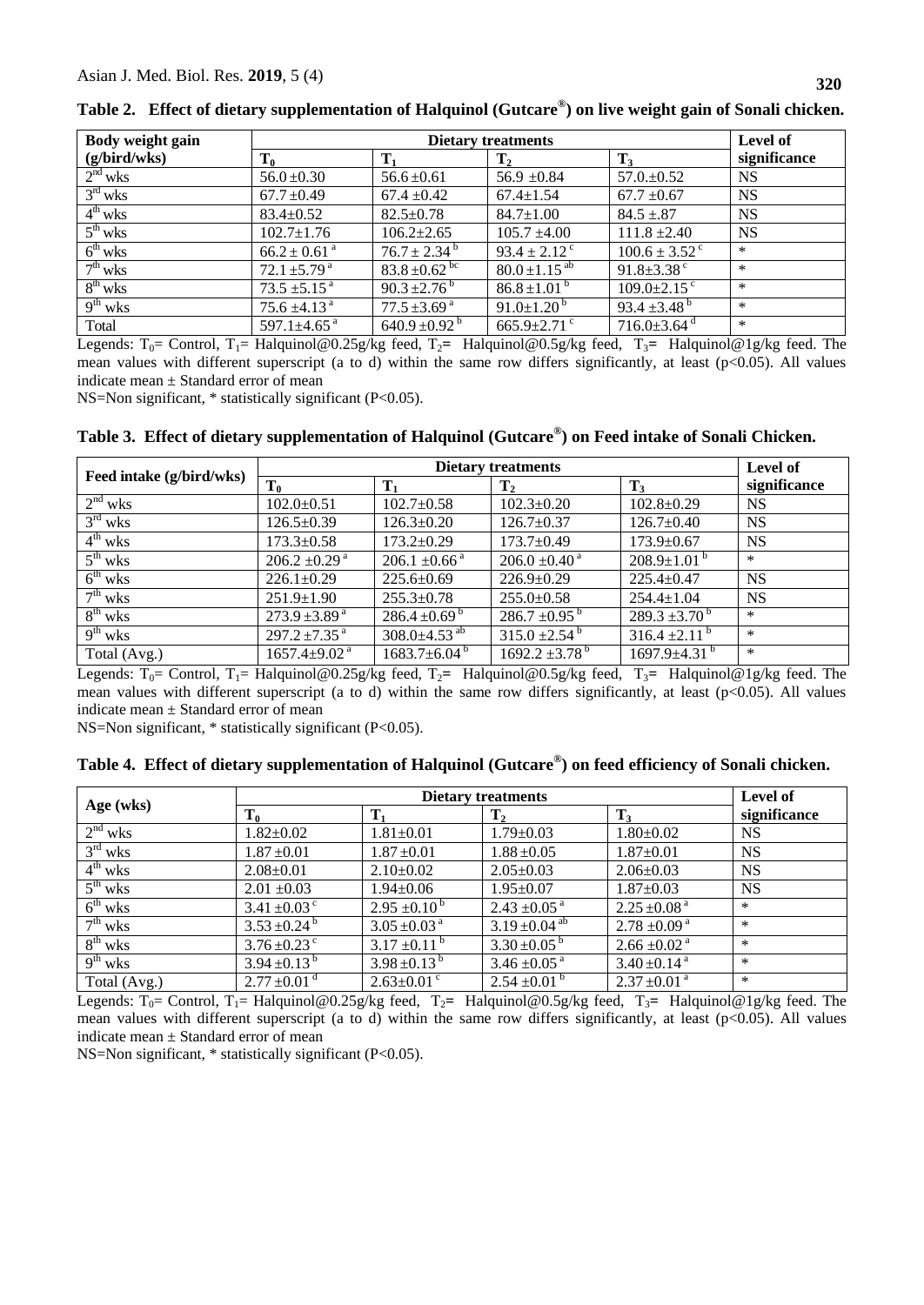| <b>Parameter</b>    |                                | <b>Level of</b>                 |                                |                               |              |
|---------------------|--------------------------------|---------------------------------|--------------------------------|-------------------------------|--------------|
|                     | $T_0$                          |                                 | $T_{2}$                        | $\mathbf{T}_3$                | significance |
| Dressing wt. $(g)$  | $353.33 \pm 3.71$ <sup>a</sup> | $363.33 \pm 2.40$ <sup>ab</sup> | $377.33 \pm 2.40^{\mathrm{b}}$ | 407.33 $\pm$ 10.35 $\degree$  | $\ast$       |
| Dressing $(\%)$     | $50.03 \pm 0.03$               | $50.27 \pm 0.09$                | $50.39 \pm 0.50$               | $51.67 \pm 0.97$              | <b>NS</b>    |
| Breast meat $wt(g)$ | $100.67 \pm 0.67$ <sup>a</sup> | $103.33 \pm 0.67$ <sup>a</sup>  | $105.33 \pm 1.76$ <sup>a</sup> | $116.00\pm2.31$ <sup>b</sup>  | $\ast$       |
| Thigh meat $wt(g)$  | $61.33 \pm 0.67$ <sup>a</sup>  | $62.00 \pm 1.15$ <sup>a</sup>   | $62.67 \pm 2.40^{\text{ a}}$   | $70.67 \pm 1.76^{\mathrm{b}}$ | $\ast$       |
| Head $(g.)$         | $27.33 \pm 0.67$ <sup>a</sup>  | $31.33 \pm 0.67^{\mathrm{b}}$   | $29.33 \pm 0.67$ <sup>ab</sup> | $32.00 \pm 1.15^{b}$          | $\ast$       |
| Heart $(g)$         | $4.00 \pm 0.00$                | $4.00 \pm 0.00$                 | $4.00 \pm 0.00$                | $4.00 \pm 0.00$               | <b>NS</b>    |
| Liver $(g)$         | $18.67 \pm 0.67$               | $22.00 \pm 1.15$                | $21.33 \pm 0.67$               | $21.33 \pm 0.67$              | <b>NS</b>    |
| Gizzard $(g)$       | $22.67 \pm 0.67$               | $23.33 \pm 0.67$                | $23.33 \pm 0.67$               | $26.67 \pm 1.76$              | <b>NS</b>    |
| Shank $(g)$         | $30.67 \pm 0.67$ <sup>a</sup>  | $30.67 \pm 0.67$ <sup>a</sup>   | $32.67 \pm 0.67$ <sup>ab</sup> | 34.67 $\pm$ 0.67 $^{\circ}$   | $\ast$       |

**Table 5. Edible meat yield characteristics of Sonali chicken fed diet with Halquinol (Gutcare***®* **).**

Legends:  $T_0$ = Control,  $T_1$ = [Halquinol@0.25g/kg](mailto:Halquinol@0.25g/kg) feed,  $T_2$ = *[Halquinol@0.5g/kg](mailto:Halquinol@0.5g/kg) feed*,  $T_3$ = *[Halquinol@1g/kg](mailto:Halquinol@0.5g/kg) feed. The* mean values with different superscript (a to d) within the same row differs significantly, at least ( $p<0.05$ ). All values indicate mean ± Standard error of mean

NS=Non significant, \* statistically significant (P<0.05).

**Table 6. Effect of Halquinol (Gutcare***®* **) on blood parameters of Sonali chicken.**

| <b>Parameter</b>  |                  | Dietary treatment |                  |                  |              |  |  |
|-------------------|------------------|-------------------|------------------|------------------|--------------|--|--|
|                   | 10               |                   |                  |                  | significance |  |  |
| PCV%              | $26.00 \pm 1.15$ | $26.67 \pm 0.67$  | $27.67 \pm 0.88$ | $27.00 \pm 0.58$ | <b>NS</b>    |  |  |
| Hb(g/dl)          | $8.14 \pm 0.01$  | $8.16 \pm 0.02$   | $8.16 \pm 0.01$  | $8.18 \pm 0.01$  | <b>NS</b>    |  |  |
| $ESR(mm.hr^{-1})$ | $8.07 \pm 0.07$  | $8.07 \pm 0.07$   | $8.07 \pm 0.07$  | $8.07 \pm 0.07$  | <b>NS</b>    |  |  |

*RBC=Red Blood Cell, WBC=White Blood Cell, Hb = Hemoglobin, PCV= Packed cell volume, and Erythrocyte Sedimentation Rate (ESR).*

Legends: T<sub>0</sub>= Control, T<sub>1</sub>= [Halquinol@0.25g/kg](mailto:Halquinol@0.25g/kg) feed, T<sub>2</sub>= [Halquinol@0.5g/kg](mailto:Halquinol@0.5g/kg) feed, T<sub>3</sub>= [Halquinol@1g/kg](mailto:Halquinol@0.5g/kg) feed. The mean values with different superscript (a to d) within the same row differs significantly, at least ( $p<0.05$ ). All values indicate mean ± Standard error of mean

NS=Non significant, \* statistically significant (P<0.05).

\*Reference values (Jain 1993).

# **Table 7. Cost effective analysis of dietary effect of Halquinol (Gutcare***®)* **on Sonali chicken.**

| <b>Description</b>                      | T <sub>0</sub> | $T_1$  | T <sub>2</sub> | $\mathbf{T}_3$ |
|-----------------------------------------|----------------|--------|----------------|----------------|
| Cost/chick (taka)                       | 20             | 20     | 20             | 20             |
| Avg. feed consumed kg/birds             | 1.657          | 1.684  | 1.692          | 1.698          |
| Feed price/kg (taka)                    | 37             | 37     | 37             | 37             |
| Cost of Halquinol (Gutcare®) (tk./bird) | $\Omega$       | 0.23   | 0.46           | 0.93           |
| Feed cost (tk./ bird)                   | 61.31          | 62.31  | 62.60          | 62.83          |
| Miscellaneous (Tk./ bird)               | 12             | 12     | 12             | 12             |
| Total cost/bird(Tk.)                    | 93.31          | 94.54  | 95.06          | 95.76          |
| Average live weight (kg)                | 0.67           | 0.72   | 0.74           | 0.79           |
| Sale price/Kg live wt. (Tk.)            | 145            | 145    | 145            | 145            |
| Sale price/bird(Tk.)                    | 97.15          | 104.40 | 107.30         | 114.55         |
| Net profit/bird(Tk.)                    | 3.84           | 9.86   | 12.24          | 18.79          |
| Benefit over control/ birds (Tk.)       | $\Omega$       | 6.02   | 8.40           | 14.95          |

# **4. Discussion**

Present study shows that Halquinol has a significant effect on the body weight and body weight gain of Sonali chicken and best result was found in the birds supplied with Halquinol  $1g/\text{kg}$  feed in group T<sub>3</sub>. It was also found that the average feed intake of Sonali chicken in different dietary treatment during experimental periods were significantly (p<0.05) varied and highest feed intake was found in the birds supplied with Halquinol 1g/ kg feed in  $T_3$  group. In this study it was also found that Halquinol has a significant effect on the feed conversion efficiency of Sonali chicken. The birds supplied with Halquinol 1g/ kg feed  $(T<sub>3</sub>)$  converted feed to meat most efficiently than other treatment groups. This result was observed may be due the antimicrobial property of the Halquinol. Halquinol has activity against a wide variety of bacteria, fungi, protozoa and mycoplasmal organisms (Cosgrove and Baines, 1978). Among Gram-negative bacteria, it is effective against *Escherichia coli, Salmonella typhimurium, Proteus vulgaris* (Cosgrove and Forster, 1980; Cosgrove *et al.,* 1981).. Halquinol has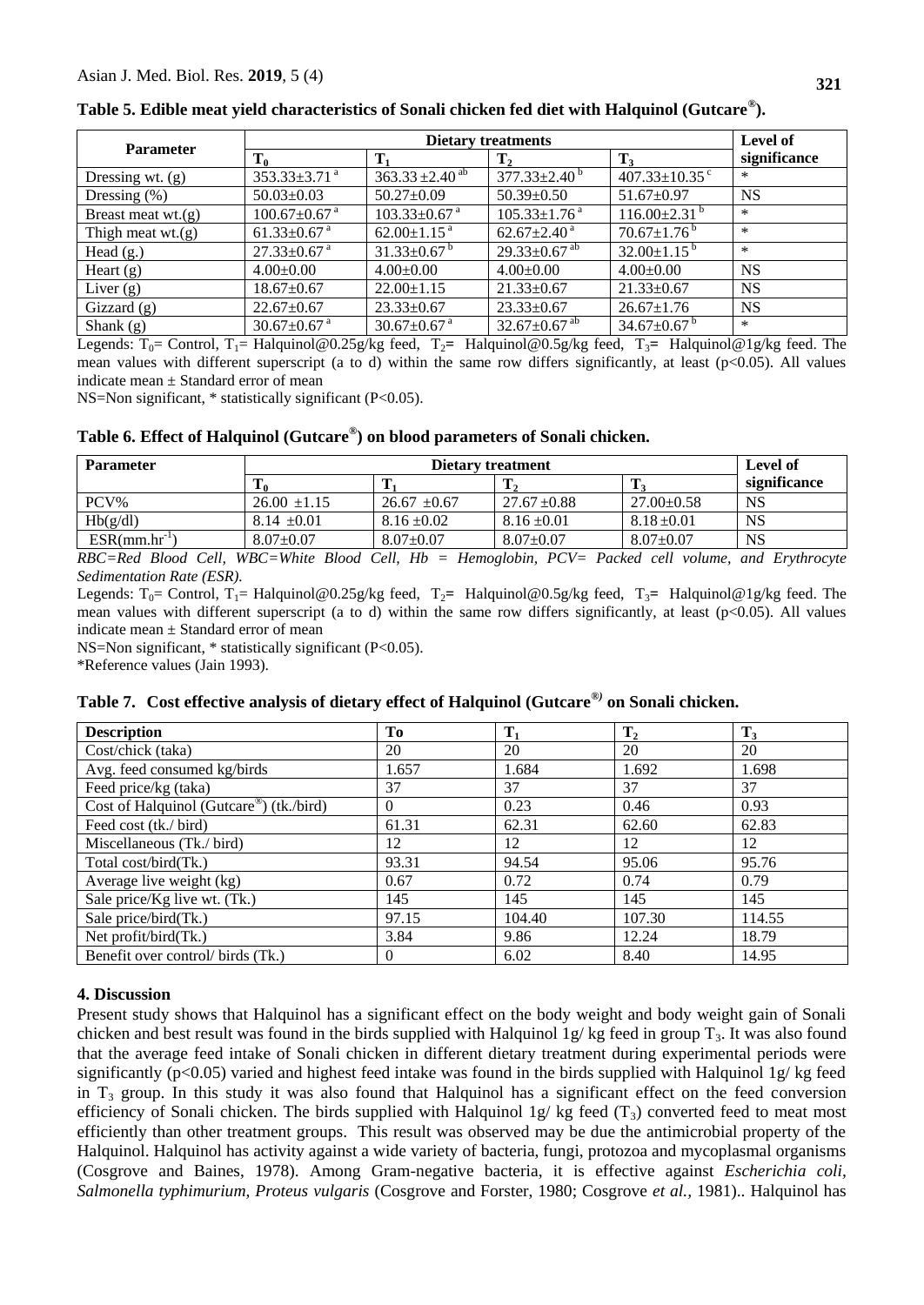activity against *Vibrio anguillarum,* a Gram-negative bacteria which is the causal agent of vibriosis in fishes and also effective against *Vibrio parahaemolyticus* (Austin *et al.,* 1982). Halquinol has significant antimycoplasmal activity being active against different species of mycoplasma, *viz: Mycoplasma synoviae, Mycoplasma gallisepticum, Mycoplasma agalactiae var bovis, Mycoplasma hyopneumoniae and Mycoplasma hyorhinis*  (Cosgrove and Baines, 1978). Among protozoa, halquinol has good activity against *Cryptosporidium parvum* (Armson *et al.,* 1999). Thus keeps the gut healthy and active as a result more efficient absorption of nutrients through the intestine which ultimately improves the body weight, body weight gain, feed intake, and feed efficiency than the control group  $(T_0)$ . Halquinol also prevents and controls many types of nonspecific diarrhea. Its unique anti-peristaltic activity promotes better absorption of nutrients. Kompiang *et al.*,(1997) reported that the effect of halquinol supplementation in the 20 and 30% cassapro rations on the performance of the chickens has a significant effect on feed intake (P <0.025), weight gain (P < 0.0005) and FCR (P < 0.0005). The feed intake of the birds fed 30% cassapro ration was lower than those of 20% cassapro. Kompiang (1983) also found a similar observation that halquinol has no effect on feed intake. Present study also revealed that dressing percentage, liver, heart and gizzard weight was not significantly (p>0.05) differed among the experimental birds. The dressing weight, breast meat weight, thigh meat weight, liver weight and shank weight were significantly differed among the experimental groups due to anti-peristaltic activity of Halquinol which promotes better absorption of nutrients that directly helps in their weight gain.

The recent study shows that the hematological parameter such as Hb, PCV and ESR value of the birds of different groups does not differ significantly among the groups and it was within the normal range. That indicates that supplementation of halquinol has no negative effect on the blood profile of Sonali chicken that means Sonali chicken was physically sound and healthy during the experimental period and experimented halquinol supplementation was safe for the Sonali chicken. But Swetha *et al.* (2009) found that, Halquinol was administered in rats orally by gavage at the dose 1000 (high) mg/kg body the Hb, TEC and MCHC decreased significantly ( $P < 0.01$ ) whereas MCV increased significantly ( $P < 0.01$ ) in high dose group. At the end of the experiment total production cost per birds was  $93.31$ Tk.for control group (T<sub>0</sub>),  $94.54$ Tk.for the birds supplied with Halquinol 0.25g/ kg feed  $(T_1)$ , 95.06 Tk. for the birds supplied with Halquinol 0.5g/ kg feed  $(T_2)$ , and 95.76Tk. for the birds supplied with Halquinol  $1g$ / kg feed  $(T<sub>3</sub>)$ . Total profit per birds of Sonali chicken were highest in group T<sub>3</sub> (18.79Tk.), followed by group T<sub>2</sub> (12.24Tk.), T<sub>1</sub> (9.86Tk.) and the lowest in control group T<sub>0</sub> (3.84Tk.) Net profit over control was highest for the birds supplied with Halquinol 1g/ kg feed in group  $T_3$ (14.95Tk.), followed by birds supplied with Halquinol 0.5g/ kg feed in group  $T_2$  (8.40Tk.) and birds supplied with Halquinol 0.25g/ kg feed in group  $T_1$  (6.02Tk.). It is therefore distinct that additional supplementation of Halquinol in feed is profitable over control group  $(T_0)$ .

#### **5. Conclusions**

Based on the result of present study it may be concluded that Halquinol is a non-antibiotic antimicrobial growth promoting agent and it has significant effect on body weight gain and feed efficiency on Sonali chicken. So, the result of this study suggests that supplementation of Halquinol up to 1g/ kg feed can be used as a non-antibiotic antimicrobial growth promoting agent for the production of Sonali chicken. As use of this products are economically profitable and have no harmful effect on human health, commercial Sonali chicken farmers may use this inexpensive and efficient growth promoting agents on their Sonali chicken farm to earn more profit which would contribute to the economy of Bangladesh.

#### **Acknowledgement**

This work was supported by the Department of General Animal Science and Nutrition, Hajee Mohammad Danesh Science & Technology University, Dinajpur, Bangladesh.

#### **Conflict of interest**

None to declare

#### **References**

Islam MK, MF Uddin and MM Alam, 2014. Challenges and prospects of poultry industry in Bangladesh. European Journal of Business and Management*,* 6: 116-127.

Begum IA, MJ Alam, J Buysse, A Frija, G Van Huylenbroeck, 2011. A comparative efficiency analysis of poultry farming systems in Bangladesh: a data envelopment analysis approach. Applied Economics*,* 44: 3737-3747.